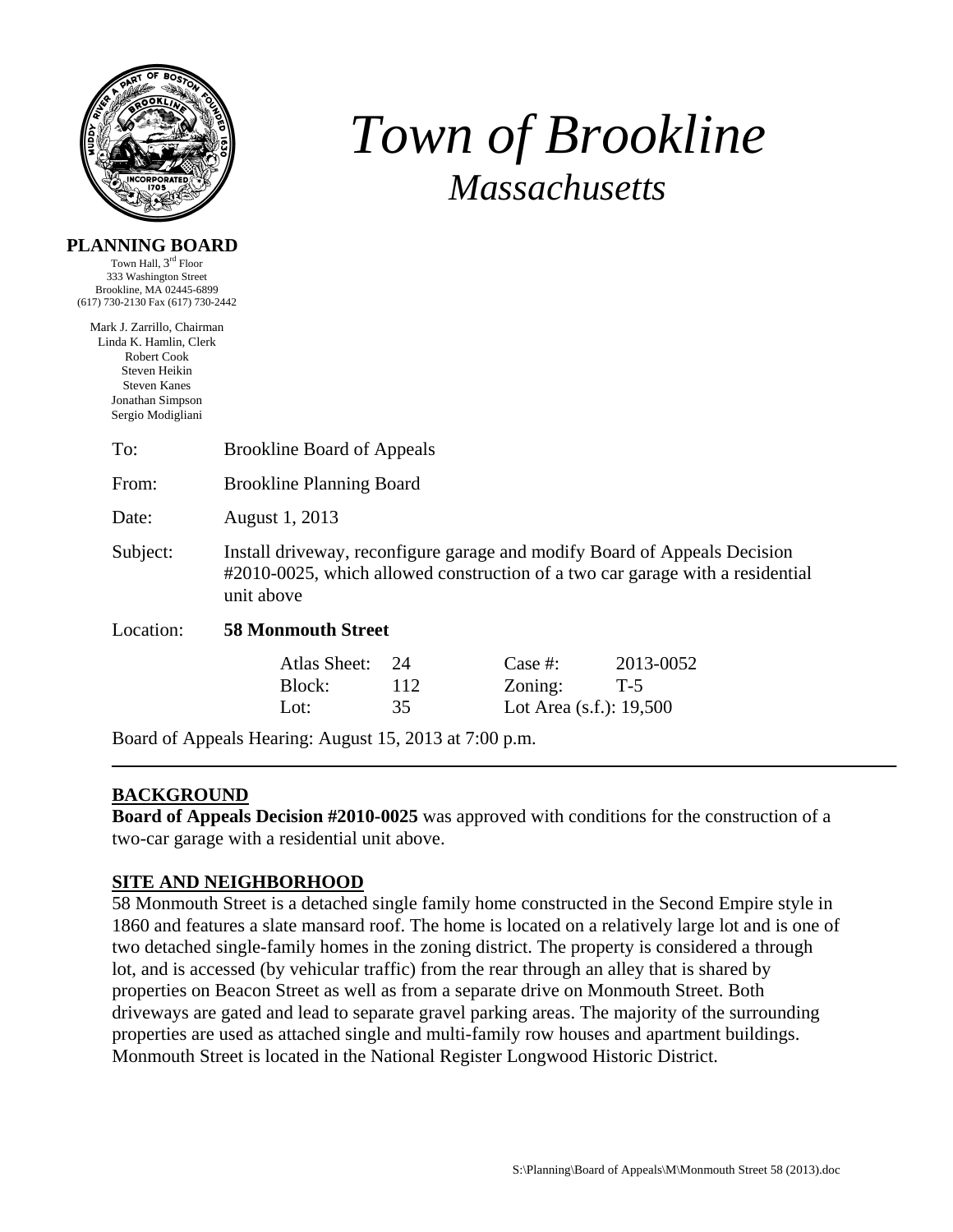## **APPLICANT'S PROPOSAL**

In 2010, the Board of Appeals approved the previous applicants' proposed to construct a 968 s.f. two-car garage with a 968 square foot residential unit above on approximately the same location as the existing gravel parking area on the rear of the lot. The addition, was designed to look like a carriage house and is attached to the main house by a common vestibule located 10' from the rear lot line (which was considered a front yard lot line for zoning purposes, and it runs along the center point of the alley) and 5' from the side lot line. The garage portion of the carriage house had a garage door facing Monmouth Street, and garage doors on the rear façade facing the alleyway. The second floor unit had an exterior stair to provide a second means of egress and will be located very near the side lot line. There was a small balcony on the front façade of the second floor unit facing Monmouth Street. There was also an existing gravel drive in the front yard which remained to provide a total of four parking spaces on the lot.

The current applicant has revised the proposal so the cars enter the garage from the existing driveway off of Monmouth Street, instead of through the back rear. This requires the driveway to be extended. The garage will be 6.6' from the rear property line

### **FINDINGS**

#### **Modification, as necessary, of Board of Appeals Decision #2010-0025**

Due to the Permit Extension Act, the special permit is still valid because the state extended permits up to four years. Therefore the applicant applied for a modification to their original approval.

The following table demonstrates dimensional information for the originally approved and the revised proposal.

| <b>Dimensional Requirements</b> | <b>Required/</b><br><b>Allowed</b> | <b>Existing</b> | <b>Originally</b><br><b>Proposed</b> | <b>Revised</b><br><b>Proposal</b> | <b>Relief</b>      |
|---------------------------------|------------------------------------|-----------------|--------------------------------------|-----------------------------------|--------------------|
| Side Yard Setback (Garage)      | 10'                                | N/A             | 5,                                   | 5.5'                              | Special<br>Permit* |
| Front Yard Setback (Rear)       | 15'                                | N/A             | $10^{\circ}$                         | 6.6'                              | Special<br>Permit* |

**\*** Under *Section 5.43*, the Board of Appeals may waive by special permit dimensional requirements for yards and setbacks if counterbalancing amenities are provided.

### **PLANNING BOARD COMMENTS**

The Planning Board supports the proposal to modify the originally approved plans. The garage is attractively design, and the relocation of the garage doors to the front and the expansion of the driveway will make the property more accessible and provide better circulation. The Planning Board supports the granting of relief to the side yard setback for the garage and the driveway. Although the applicant will be using existing open space to extend the driveway, the property still meets the open space requirement. The applicant would like to alter the original proposal because the alley is narrow and difficult to maneuver in and out of. Furthermore, the alley is not maintained, and the residents would feel safer with their children if they accessed their garage from the Monmouth Street side. The Board recommends that the applicant install additional landscaping as a counterbalancing amenity.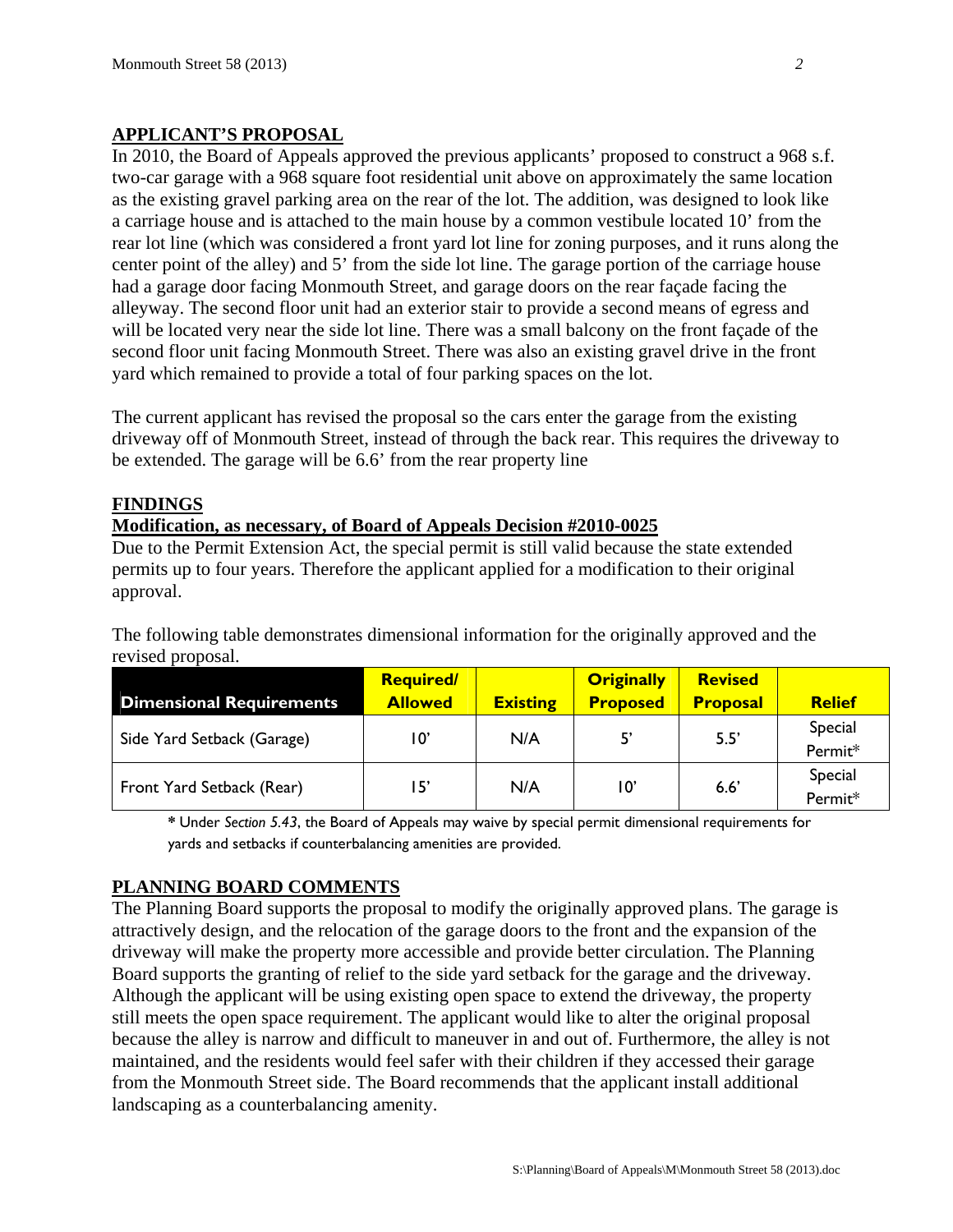## **Therefore, the Planning Board recommends approval of the plans by Meichi Peng Design Studio and JCG Architecture, LLC, dated 7/18/13, subject to the following conditions.**

- 1. Prior to the issuance of a building permit, the applicant shall obtain a building permit for the existing fence.
- 2. Prior to the issuance of a building permit, the applicant shall submit final plans and elevations, indicating materials details and dimensions, subject to the review and approval of the Assistant Director of Regulatory Planning.
- 3. Prior to the issuance of a building permit, the applicant shall submit a final landscaping plan indicating all counterbalancing amenities, including without limitation, a new fence which allows the general public a view of the house on that portion of the front fence between its Monmouth Street driveway and the front walkway, all subject to the review and approval of the Assistant Director of Regulatory Planning.
- 4. Prior to the issuance of a building permit, the applicant shall submit a drainage plan prepared by a Registered Professional Engineer to the Director of Engineering for review and approval.
- 5. Prior to the issuance of a building permit, the applicant shall submit a construction management plan subject to the review and approval of the Building Commissioner, with a copy forwarded to the Director of Transportation and Engineering and the Assistant Director of Regulatory Planning. The plan shall include the following provisions:
	- a. Project Timeline Upon the issuance of a building permit applicant agrees to commence construction and work expeditiously towards completion;
	- b. Contact Number The petitioner will provide the name of the construction company along with the name and telephone of the project manager;
	- c. Hours of Construction Consistent with Article 8.15 of Town of Brookline By-Law:
	- d. Delivery Times Contractor will make every effort to schedule deliveries during normal working hours
	- e. Worker Access and Parking The property has a parking area for construction workers use. No construction vehicles shall be parked on Monmouth Street or Monmouth Court;
	- f. Cleaning Contractor shall monitor and clean sidewalks and roadways of any material deposited as a result of the construction.
- 6. Prior to issuance of a building permit, the applicant shall submit to the Building Commissioner for review and approval for conformance to the Board of Appeals decision: 1) a final site plan, stamped and signed by a registered engineer or land surveyor; 2) final plans and elevations; and 3) evidence that the Board of Appeals decision has been recorded at the Registry of Deeds.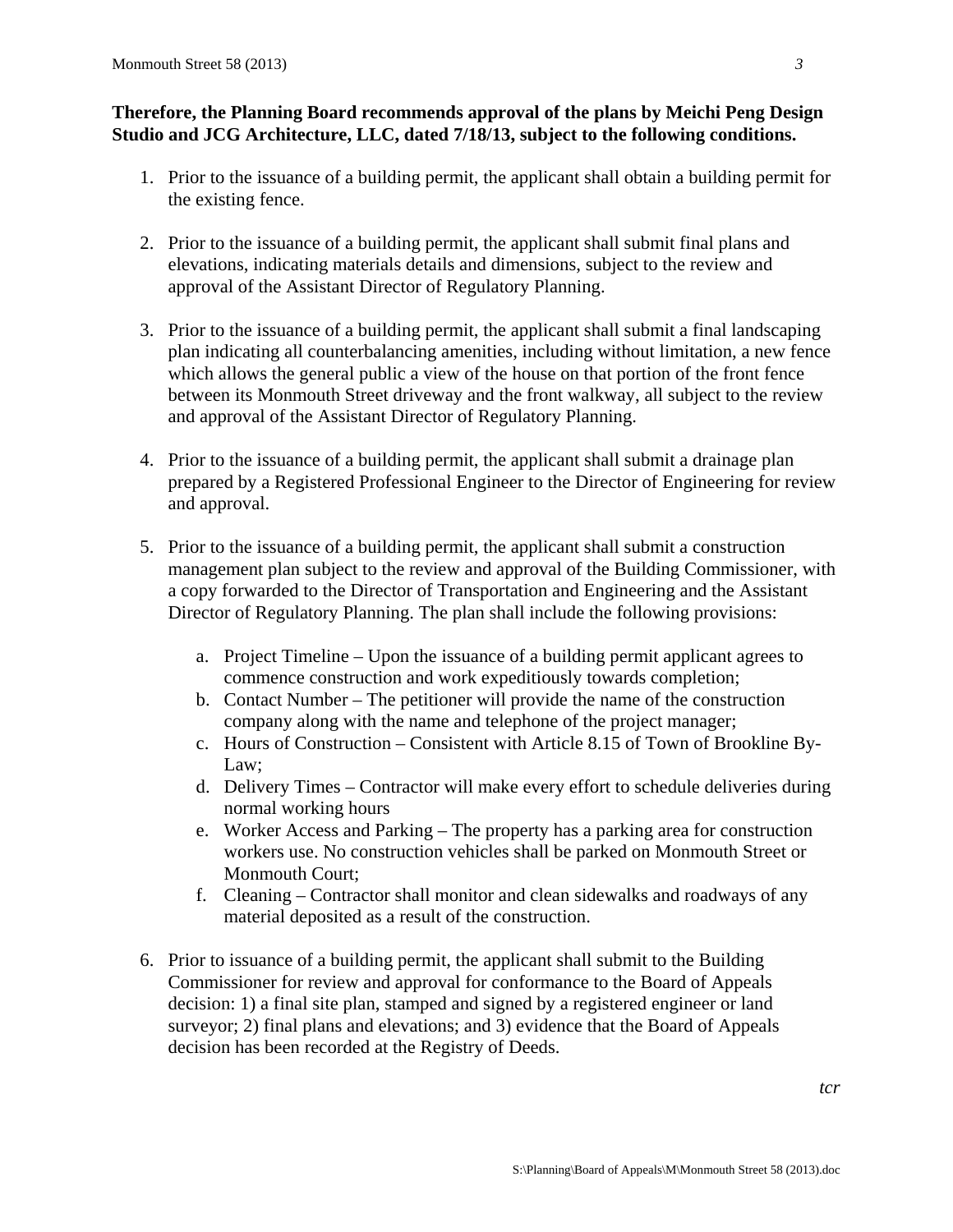

58 Monmouth Street Façade



Location of proposed garage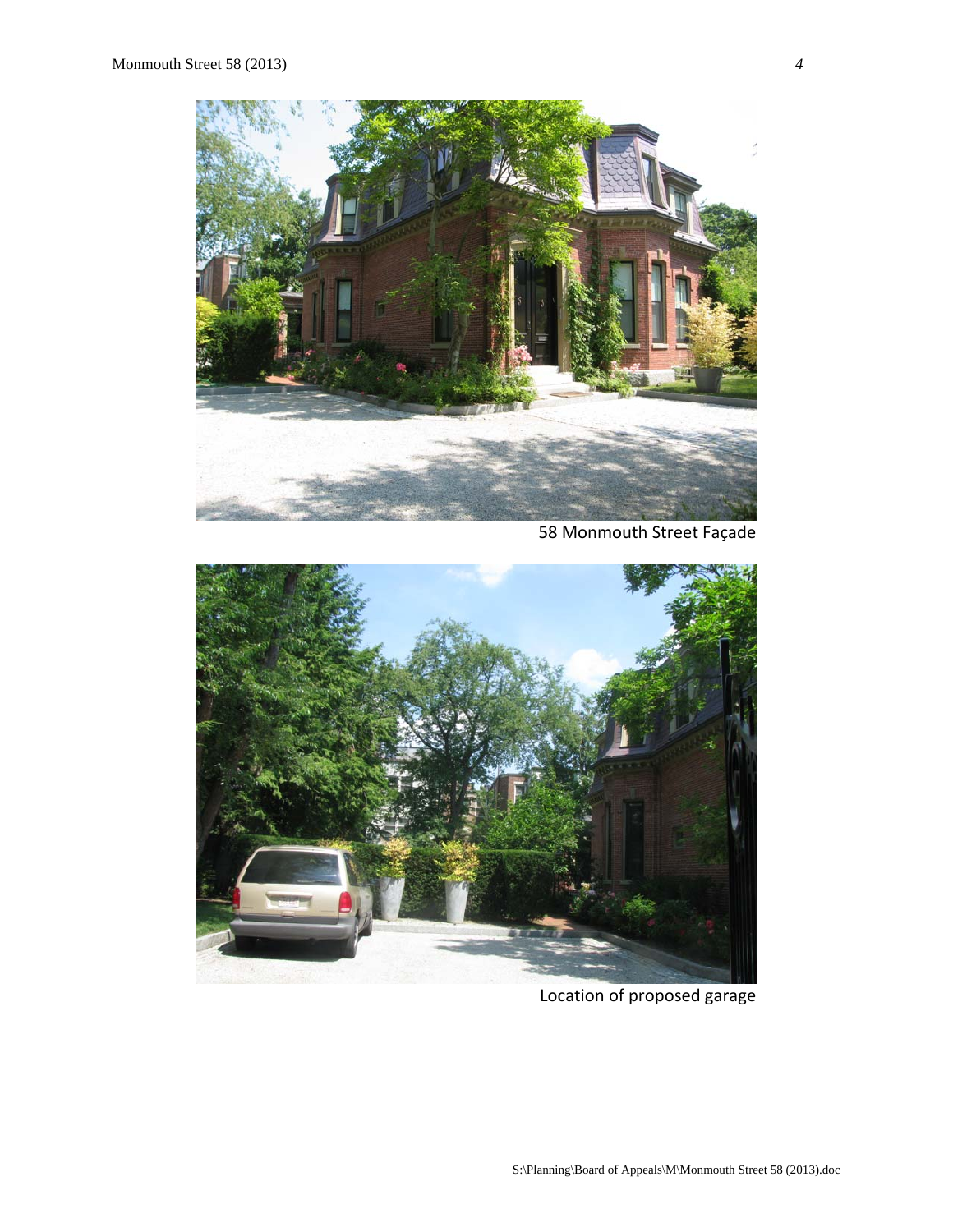

Existing Driveway



Location of proposed driveway extension